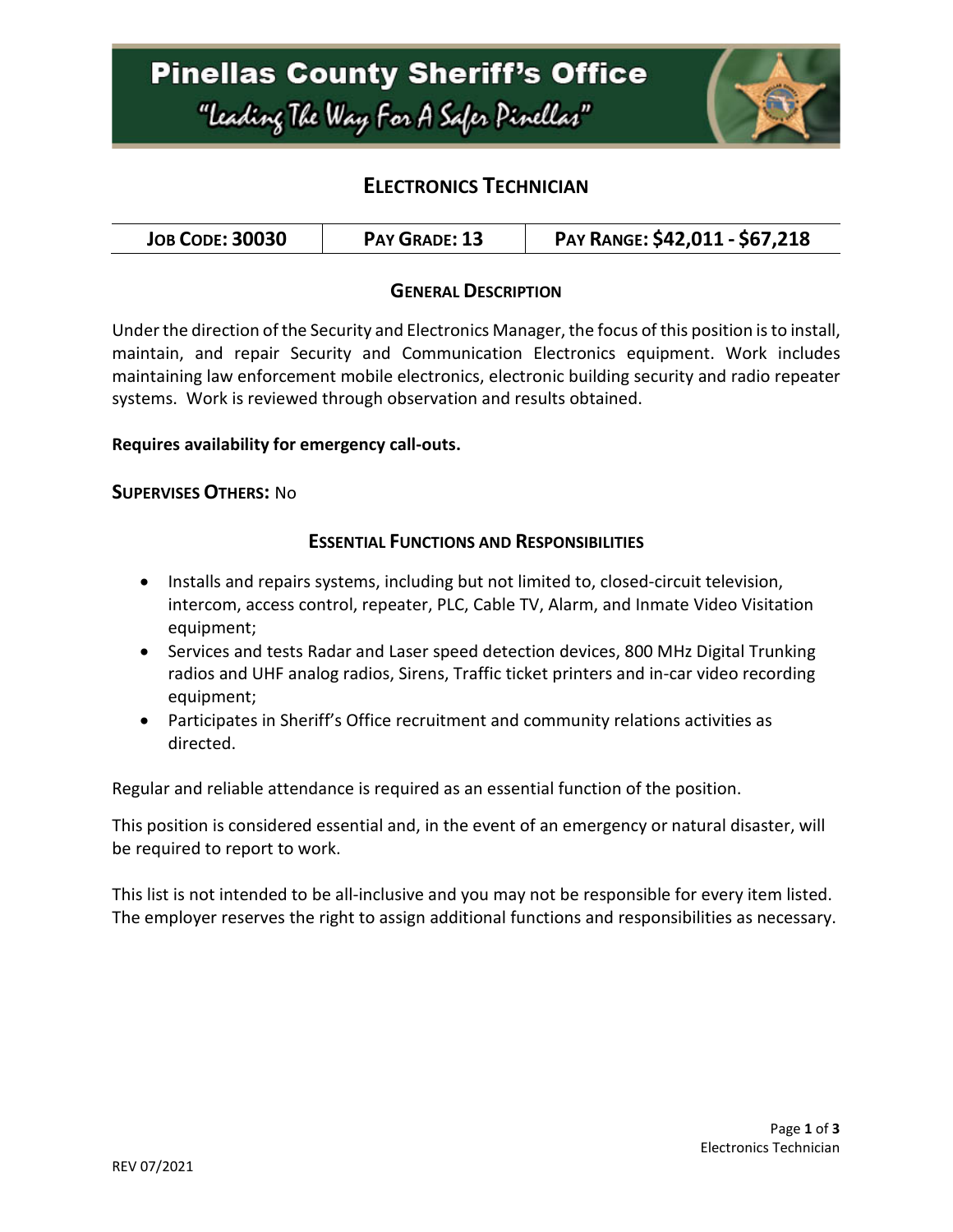# **Pinellas County Sheriff's Office** "leading The Way For A Safer Pinellar"



## **QUALIFICATIONS**

- High School graduation or equivalent diploma from an institution accredited by an accrediting body recognized by the U. S. Dept. of Education or licensed as a degree granting institution by the Commission for Independent Education
- Two (2) years' vocational training in electronics
- Two (2) years' practical experience
- Or equivalent combination of education and experience
- Must possess a valid Florida driver's license

### **KNOWLEDGE, SKILLS, AND ABILITIES**

- Ability to use a wide range of test equipment and tools including, but not limited to, RF service Monitor, oscilloscope, digital multimeter, soldering / desoldering equipment, hand and power tools
- Knowledge and proficiency in troubleshooting procedures and the ability to report analysis clearly and concisely, both orally and in writing
- Perform functional and performance tests of hardware and software to resolve issues, be able to analyze system faults and determine problem areas
- Basic understanding of electronic hardware installation procedures, and wire management
- Demonstrate skill in the proper use of precision testing apparatus, hand tools, and power tools of the trade
- Ability to recognize safety hazards in the work place and take precautionary methods to protect self and others
- Maintain harmonious and effective working relationships with other members of the organization
- Must be able to operate a motor vehicle
- Possess time management, inter-personal, and problem solving skills
- Perform all functions of the job classification without posing a direct threat to the health or safety of other individuals in the workplace
- Ability to perform all functions of the job classification without posing a direct threat to the health or safety of other individuals in the workplace